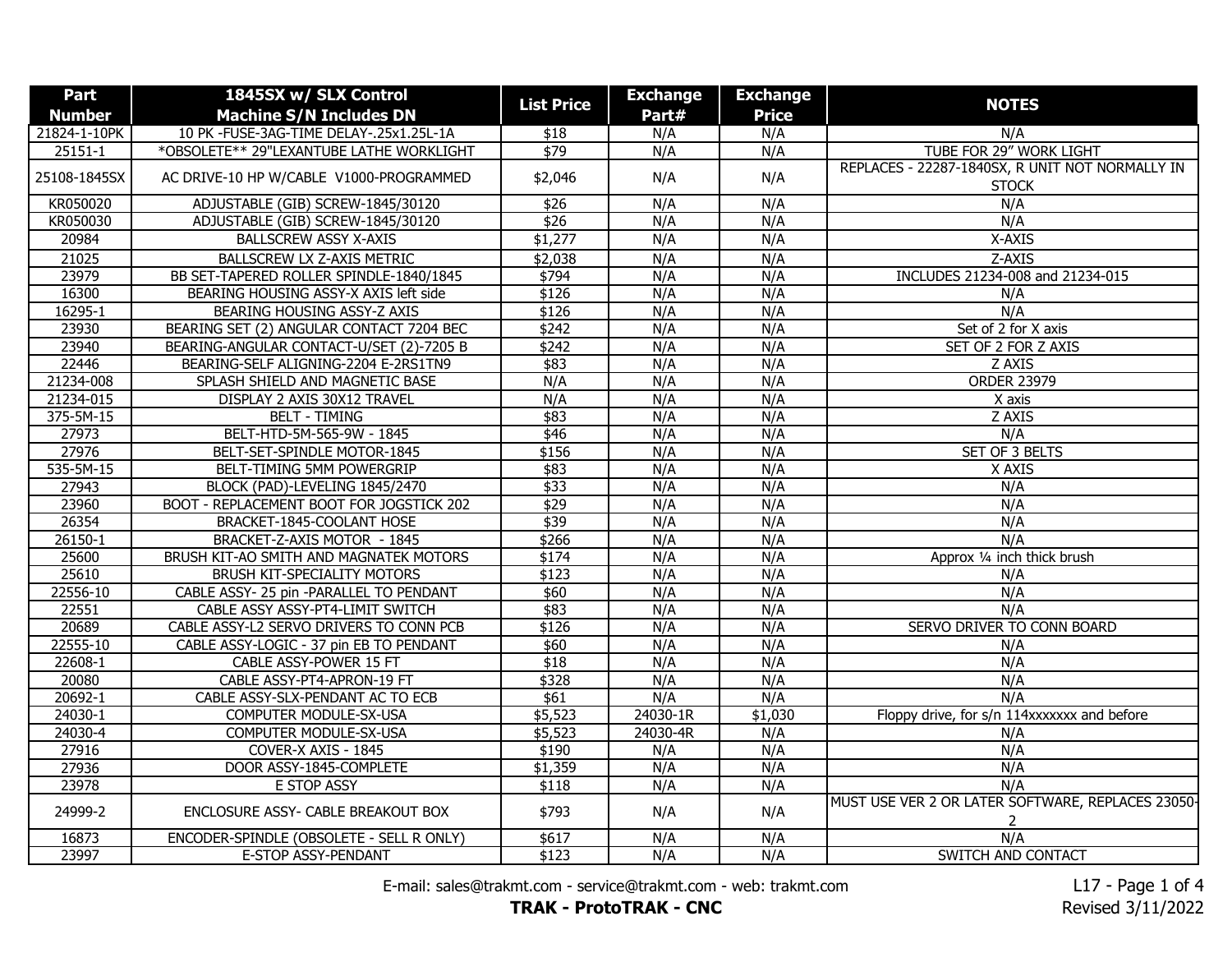| Part            | 1845SX w/ SLX Control                                         |                   | <b>Exchange</b> | <b>Exchange</b> |                                             |
|-----------------|---------------------------------------------------------------|-------------------|-----------------|-----------------|---------------------------------------------|
| <b>Number</b>   | <b>Machine S/N Includes DN</b>                                | <b>List Price</b> | Part#           | <b>Price</b>    | <b>NOTES</b>                                |
| 23394           | FAN-PT4                                                       | $\sqrt{$37}$      | N/A             | N/A             | N/A                                         |
| 22164           | FAN-PT4-ENCLOSURE (DOOR FAN) (QTY 1)                          | \$121             | N/A             | N/A             | N/A                                         |
| 22552           | FILTER-PT4-12 X 13.8                                          | $\overline{$12}$  | N/A             | N/A             | N/A                                         |
| 22552-1         | FILTER-PT4-5.75 X 5.75                                        | $\overline{$12}$  | N/A             | N/A             | N/A                                         |
| 25078-1         | FLASH DISK REPL KIT-XP VER 2.0-6773                           | \$242             | N/A             | N/A             | REV C PENDANT AND BEFORE                    |
| 25078           | FLASH DISK REPL KIT-XP VER3.X-6773 W/PER                      | \$242             | N/A             | N/A             | REV D PENDANT TO REV H                      |
| 21893-2         | FUSE-500 VOLT-SLO BLO TYPE-2 AMP                              | \$18              | N/A             | N/A             | N/A                                         |
| LS050050        | <b>GIB SEAT - 1845</b>                                        | \$117             | N/A             | N/A             | N/A                                         |
| LS050060        | <b>GIB SEAT - 1845</b>                                        | \$117             | N/A             | N/A             | N/A                                         |
| 27997           | GIB-Z AXIS 1845SX                                             | \$369             | N/A             | N/A             | N/A                                         |
| 27987           | GIB-X AXIS-1845SX                                             | \$118             | N/A             | N/A             | N/A                                         |
| 27937           | HANDLE-DOOR - 1845                                            | \$62              | N/A             | N/A             | N/A                                         |
| 27920-1         | HANDLE-GUARD-CHUCK-1845/2470/30120                            | \$18              | N/A             | N/A             | N/A                                         |
| 20082-2         | HANDWHEEL - ELECTRONIC HANDWHEEL X-AXIS                       | \$819             | N/A             | N/A             | <b>X-AXIS TRL</b>                           |
| 20082-3         | HANDWHEEL - ELECTRONIC HANDWHEEL Z-AXIS                       | \$819             | N/A             | N/A             | N/A                                         |
| 26357           | HOSE-FLEXIBLE COOLANT - 3/8X84"                               | \$67              | N/A             | N/A             | REPLACES 21050-3D                           |
| $21831 - 1$     | HOUSING-E STOP ASSY                                           | \$55              | N/A             | N/A             | N/A                                         |
| 20295           | JOGSTICK-ASSEMBLY                                             | \$656             | N/A             | N/A             | N/A                                         |
| AK0606020       | KEY- 6X6X18L - 1845 TAILSTOCK                                 | $\overline{\$7}$  | N/A             | N/A             | N/A                                         |
| 22714-26        | LAMP - ASSY-110V 60Hz                                         | \$416             | N/A             | N/A             | N/A                                         |
| 23341           | LIGHT BULB-WORK LIGHT (all - except 1840                      | \$18              | N/A             | N/A             | N/A                                         |
| 22680-2         | LIMIT SWITCH-RLR PLNGR-PNL MNT-1845/2470                      | \$137             | N/A             | N/A             | N/A                                         |
| 22291           | LUBE PUMP-W/CABLE-1630, 1845, 2460, 2470                      | \$558             | N/A             | N/A             | N/A                                         |
| 24088-512       | MEMORY CARD-COMPACT FLASH-FORMATTED                           | \$255             | N/A             | N/A             | FOR REV I AND LATER PENDANT                 |
| 24088-1         | MEMORY CARD-COMPACT FLASH-FORMATTED PCA-                      | \$255             | N/A             | N/A             | FOR 24000-7 AND 24000-9 PENDANTS            |
| 24042           | OBSOLETE. PLEASE SEE 24042R. MODULE-SPINDLE<br><b>CONTROL</b> | N/A               | 24042R          | \$793           | N/A                                         |
| 24425           | ** OBSOLETE ** MOTOR ASSY-4055-Z AXIS (OBS)                   | \$1,109           | N/A             | N/A             | Z-AXIS                                      |
| 24316           | OBSOLETE. SEE 24316R                                          | \$1,070           | 24316R          | \$909           | X-AXIS                                      |
| 26352           | NOZZLE-3/8-COOLANT - 1845/30120                               | \$67              | N/A             | N/A             | N/A                                         |
| 27284           | PAINT KIT - TOUCH UP                                          | \$108             | N/A             | N/A             | N/A                                         |
| 24000-3         | PENDANT-SLX                                                   | \$9,466           | N/A             | N/A             | Floppy drive, for s/n 114xxxxxxx and before |
| 24008-3         | PENDANT-SLX-USA-W/0 COMPUTER MODULE                           | \$3,789           | N/A             | N/A             | N/A                                         |
| <b>AKP10640</b> | PIN Ø6 -1845 TAILSTOCK-36L                                    | $\overline{\$7}$  | N/A             | N/A             | N/A                                         |
| 27949           | PULLEY- TIMING BELT - 1845                                    | \$163             | N/A             | N/A             | N/A                                         |
| 16983-1         | PULLEY-SOLID 44 TEETH - 5M HTD                                | \$168             | N/A             | N/A             | X & Z AXIS                                  |
| 23265           | PUMP COOLANT 1/8 HP                                           | \$476             | N/A             | N/A             | N/A                                         |
| 21833           | PUSH BUTTON-E STOP ASSY RED TURN TO RELE                      | \$68              | N/A             | N/A             | N/A                                         |
| 22890-500       | RESISTOR-BRAKING-500 WATT, 30 OHM                             | \$123             | N/A             | N/A             | <b>3 RESISTORS REQUIRED</b>                 |
| 27941           | SCREW AND NUT-LEVELING 1845SX                                 | \$16              | N/A             | N/A             | N/A                                         |
| 24101-7         | SERVO DRIVER SERIES                                           | \$872             | 24101-7R        | \$754           | Z Axis to suit 4050 motor                   |
| 24101-4         | SERVO DRIVER SERIES 3-4020                                    | \$872             | 24101-4R        | \$754           | X & Y AXIS, replaces 20201 and 20201R       |

E-mail: sales@trakmt.com - service@trakmt.com - web: trakmt.com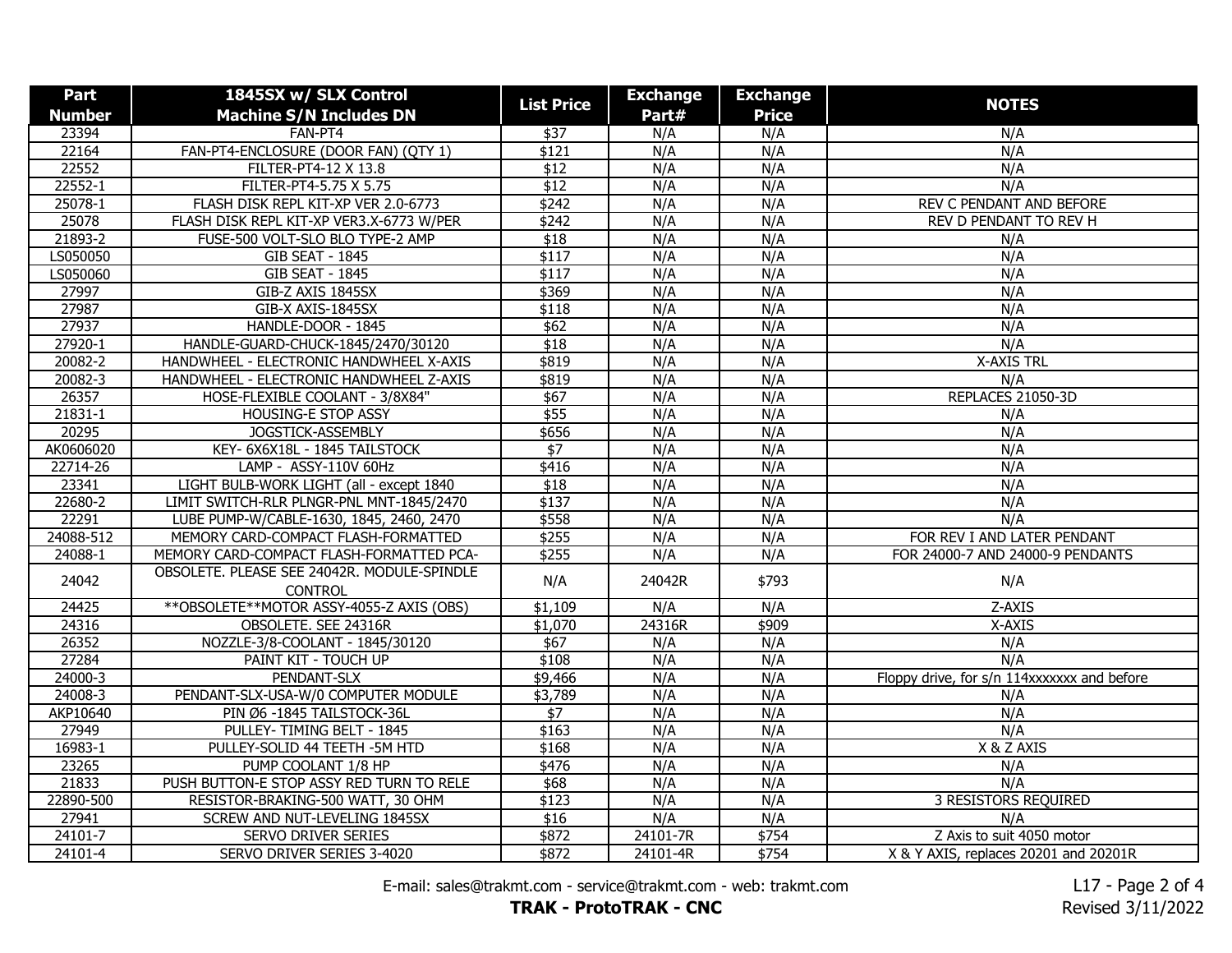| Part             | 1845SX w/ SLX Control                    |                   | <b>Exchange</b> | <b>Exchange</b> |                    |
|------------------|------------------------------------------|-------------------|-----------------|-----------------|--------------------|
| <b>Number</b>    | <b>Machine S/N Includes DN</b>           | <b>List Price</b> | Part#           | <b>Price</b>    | <b>NOTES</b>       |
| 27968            | SIGHT-OIL FLOW-GLASS-1845/2470 HS-VO-29  | \$9               | N/A             | N/A             | SHOWING OIL LEVEL  |
| 24000-9          | <b>SLX PENDANT</b>                       | \$9,466           | N/A             | N/A             | N/A                |
| 27974            | SPINDLE MOTOR W/PULLEY - 1845SX          | \$1,767           | N/A             | N/A             | N/A                |
| 21828            | SWITCH-AC ON/OFF                         | $\overline{$42}$  | N/A             | N/A             | N/A                |
| 27990            | TOOL POST-BASE-1845                      | \$369             | N/A             | N/A             | N/A                |
| 26353            | VALVE-3/8-COOLANT                        | $\overline{$19}$  | N/A             | N/A             | N/A                |
| 27992            | WIPER-CROSSLIDE-FRONT-1845               | $\overline{$16}$  | N/A             | N/A             | N/A                |
| 27988            | WIPER-FLAT-SADDLE-1845                   | $\sqrt{$14}$      | N/A             | N/A             | N/A                |
| 27991-1          | WIPER-REAR-CROSSLIDE-LEFT-1845           | \$16              | N/A             | N/A             | N/A                |
| 27991-2          | WIPER-REAR-CROSSLIDE-RIGHT-1845          | \$16              | N/A             | N/A             | N/A                |
| 27989            | WIPER-VEE-SADDLE-1845                    | $\sqrt{$14}$      | N/A             | N/A             | N/A                |
| <b>Headstock</b> |                                          |                   |                 |                 |                    |
| <b>Parts</b>     |                                          |                   |                 |                 |                    |
| 27957            | BEARING-ANGULAR CONTACT-DOUBLE ROW-5206  | \$242             | N/A             | N/A             | N/A                |
| 27966            | BEARING-DEEP GROOVE 6007                 | \$40              | N/A             | N/A             | N/A                |
| 21234-008        | SPLASH SHIELD AND MAGNETIC BASE          | N/A               | N/A             | N/A             | <b>ORDER 23979</b> |
| KR010571         | BRACKET-1845                             | \$87              | N/A             | N/A             | N/A                |
| 22681-1          | CABLE ASSY-GEAR LIMIT SWITCH-1840        | \$129             | N/A             | N/A             | N/A                |
| LU010380         | CATCH BLOCK - 1845 - HEADSTOCK           | \$101             | N/A             | N/A             | N/A                |
| 28088-1          | <b>COUPLING-TAPERED RING SET</b>         | \$19              | N/A             | N/A             | N/A                |
| KR010580         | <b>COVER - 1845</b>                      | $\sqrt{$14}$      | N/A             | N/A             | N/A                |
| 28371            | <b>COVER-ENCODER GEAR</b>                | \$14              | N/A             | N/A             | N/A                |
| LU010180         | <b>COVER-FRONT-SPINDLE FLANGE</b>        | \$167             | N/A             | N/A             | N/A                |
| KR010590         | CYLINDER-CIRCULAR-1845                   | $\sqrt{$14}$      | N/A             | N/A             | N/A                |
| KR010220         | END CAP-FRONT-SLIDE SHAFT-1845-HEADSTOCK | \$37              | N/A             | N/A             | N/A                |
| LU010230         | END CAP-REAR-SLIDE SHAFT                 | $\sqrt{$37}$      | N/A             | N/A             | N/A                |
| 28267            | <b>GEAR CLUST ASSY-1845(SEE NOTES)</b>   | \$1,500           | N/A             | N/A             | N/A                |
| 27953            | GEAR-1845-HEADSTOCK                      | \$72              | N/A             | N/A             | N/A                |
| 27971-1          | GEAR-ENCODER SHAFT-TAPERED RING COUPLING | \$242             | N/A             | N/A             | N/A                |
| 27970            | <b>GEAR-SPINDLE ENCODER-1845</b>         | \$108             | N/A             | N/A             | N/A                |
| 28264            | GEAR-SPUR-51T-2.5M-22W-1845(SEE NOTES)   | \$854             | N/A             | N/A             | N/A                |
| 28263            | GEAR-SPUR-78T-2.5M-22W-1845(SEE NOTES)   | \$854             | N/A             | N/A             | N/A                |
| AK1008035        | KEY - 10X8X35L - 1845 - HEADSTOCK        | $\overline{\$7}$  | N/A             | N/A             | N/A                |
| AK1610100        | KEY 16X10X100L-1845                      | $\overline{$12}$  | N/A             | N/A             | N/A                |
| AK1008020        | KEY-12x8x20L - 1845                      | \$12              | N/A             | N/A             | N/A                |
| 28192            | KEY-5 x 5 x 12-ONE END ROUNDED           | \$10              | N/A             | N/A             | N/A                |
| AKR106028        | KEY-WOODRUFF 6X28-1845                   | $\overline{$10}$  | N/A             | N/A             | N/A                |
| 28195            | KIT-TAPERED RING-ENCODER GEAR            | \$149             | N/A             | N/A             | N/A                |
| 27951            | LOCKNUT-BF25X1.5                         | \$33              | N/A             | N/A             | N/A                |
| 27951-1          | LOCKNUT-MR35X1.5                         | \$32              | N/A             | N/A             | N/A                |
| 27951-2          | LOCKNUT-MR80X2.0                         | \$51              | N/A             | N/A             | N/A                |

E-mail: sales@trakmt.com - service@trakmt.com - web: trakmt.com